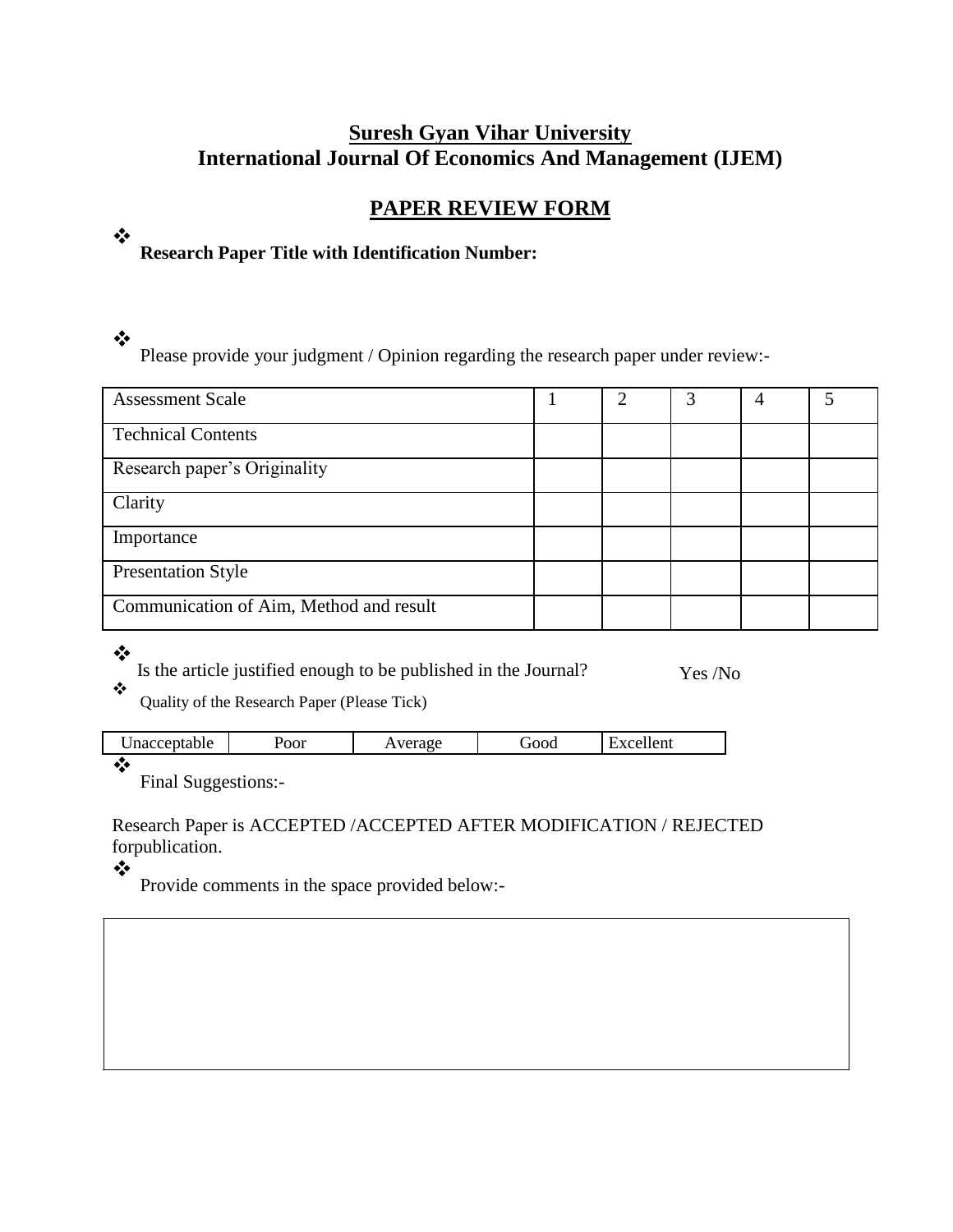**NOTE:** The most important parts of your review are the written comments that will be transmitted to the author. On the following page, please give a straightforward assessment of the importance of the ideas and/or results presented in this paper. Your written comments should provide a thorough technical appraisal of the reported work. If the manuscript contains information that will be of interest to international readership, please indicate those parts of the manuscript that should be corrected before publication. Reviewers are also encouraged to suggest ways to improve the paper, even if it is acceptable in its original form.

### **Reviewer's Comments:**

**Originality:** Does the paper contain new & significant information adequate to justify publication?

### ❖

❖

**Relationship to Literature:** Does the paper demonstrate an adequate understanding of the relevant literature in the field & cite an appropriate range of sources? Is any significant work ignored?

### $\cdot$

**Methodology:** Is the paper's argument built on an appropriate base of theory, concepts, or other ideas? Has the research or equivalent intellectual work on which the paper is based been well designed? Are the methods employed appropriate?

❖

**Results:** Are results presented clearly and analyzed appropriately? Do the conclusions adequately tie together the other elements of the paper?